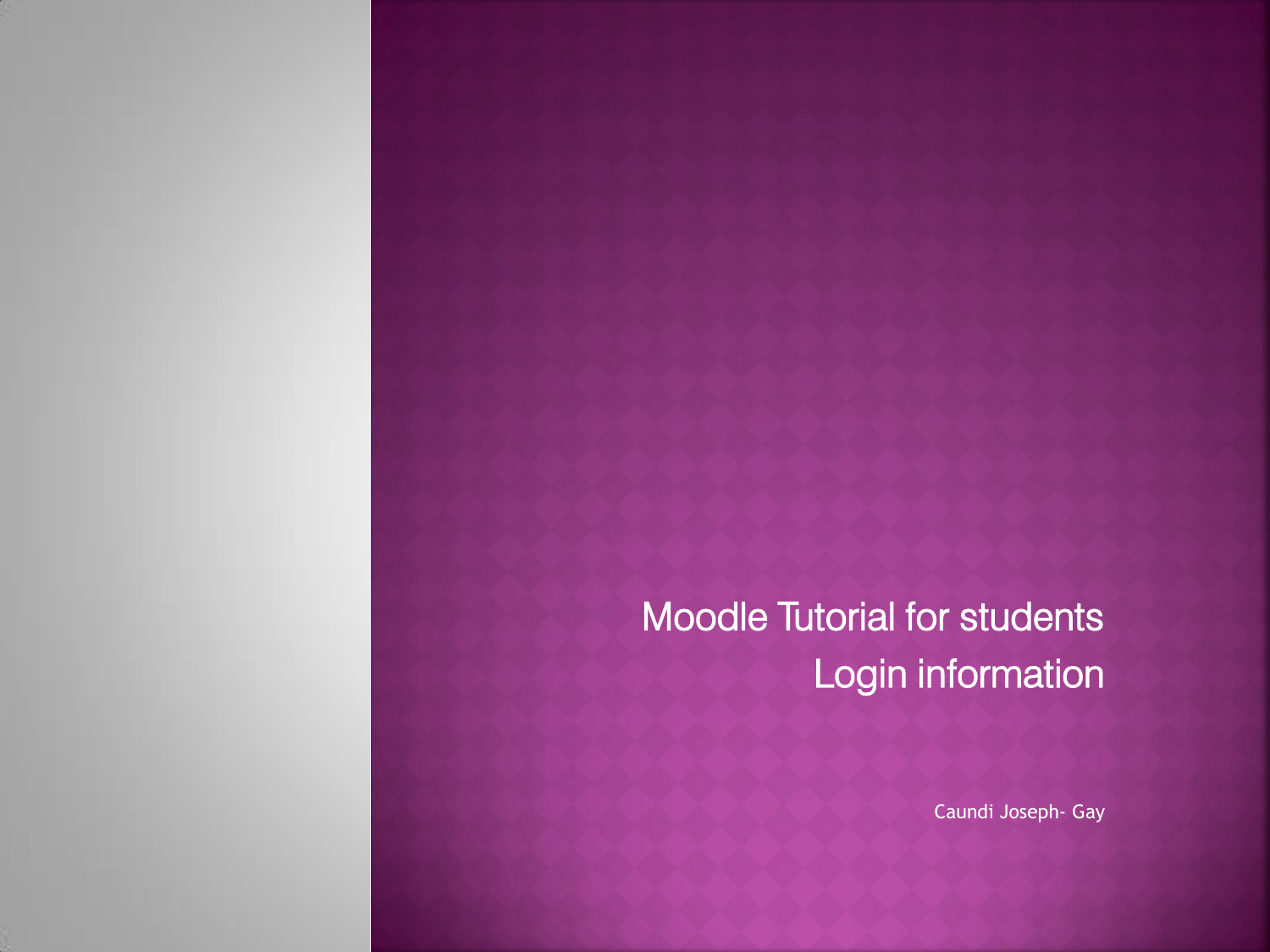## **Objectives**

- Log into the Moodle platform
- $\odot$  Access course material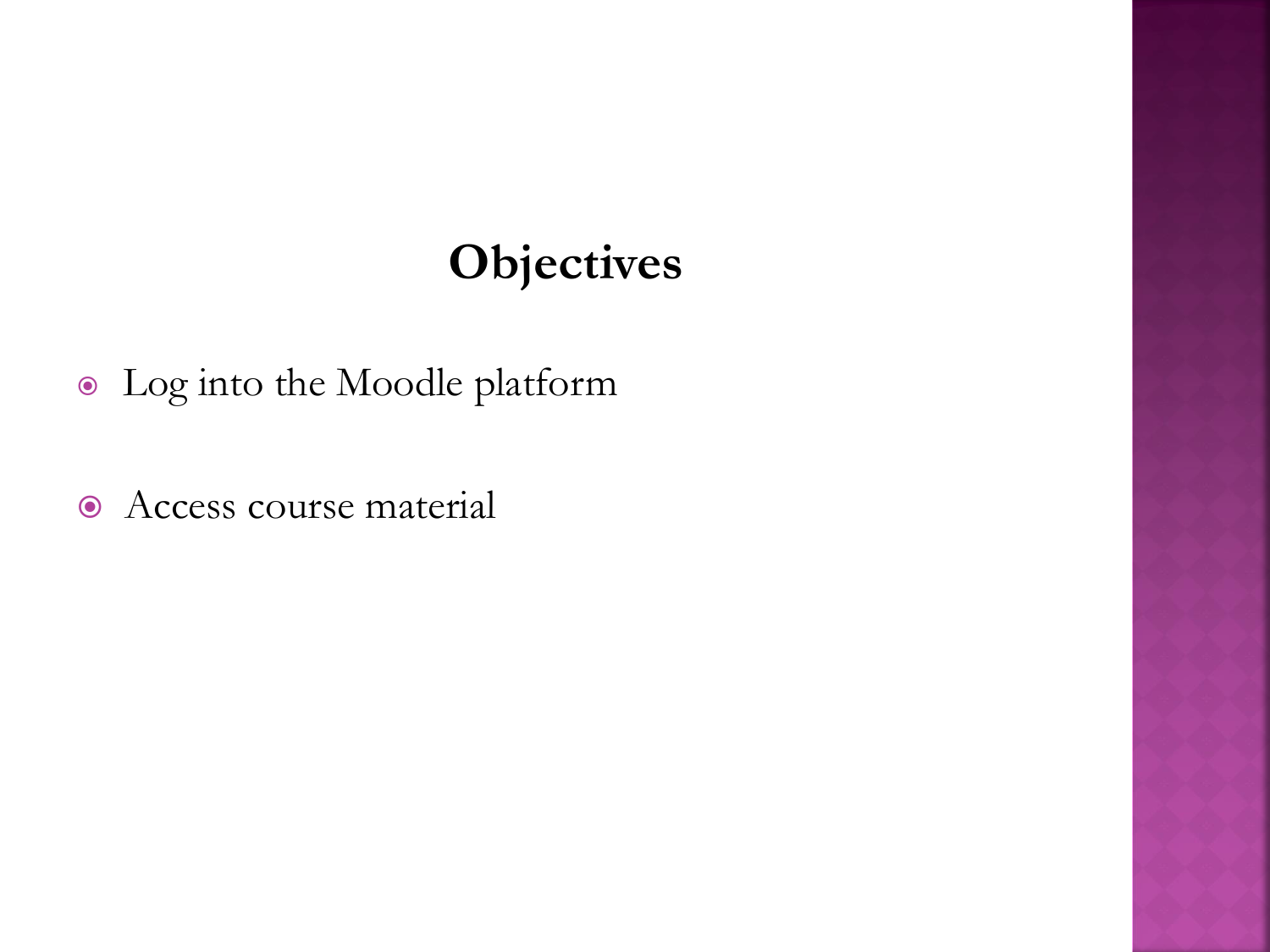#### **LOGIN INFORMATION**

**1.** Browse the internet with www.tamcc.edu.gd You will be directed to T.A.M.C.C's main page



**2** To the immediate left of the page, next to **HOME,** Click **ONLINE LEARNING**  Next

**3**. Click **ONLINE PLATFORM**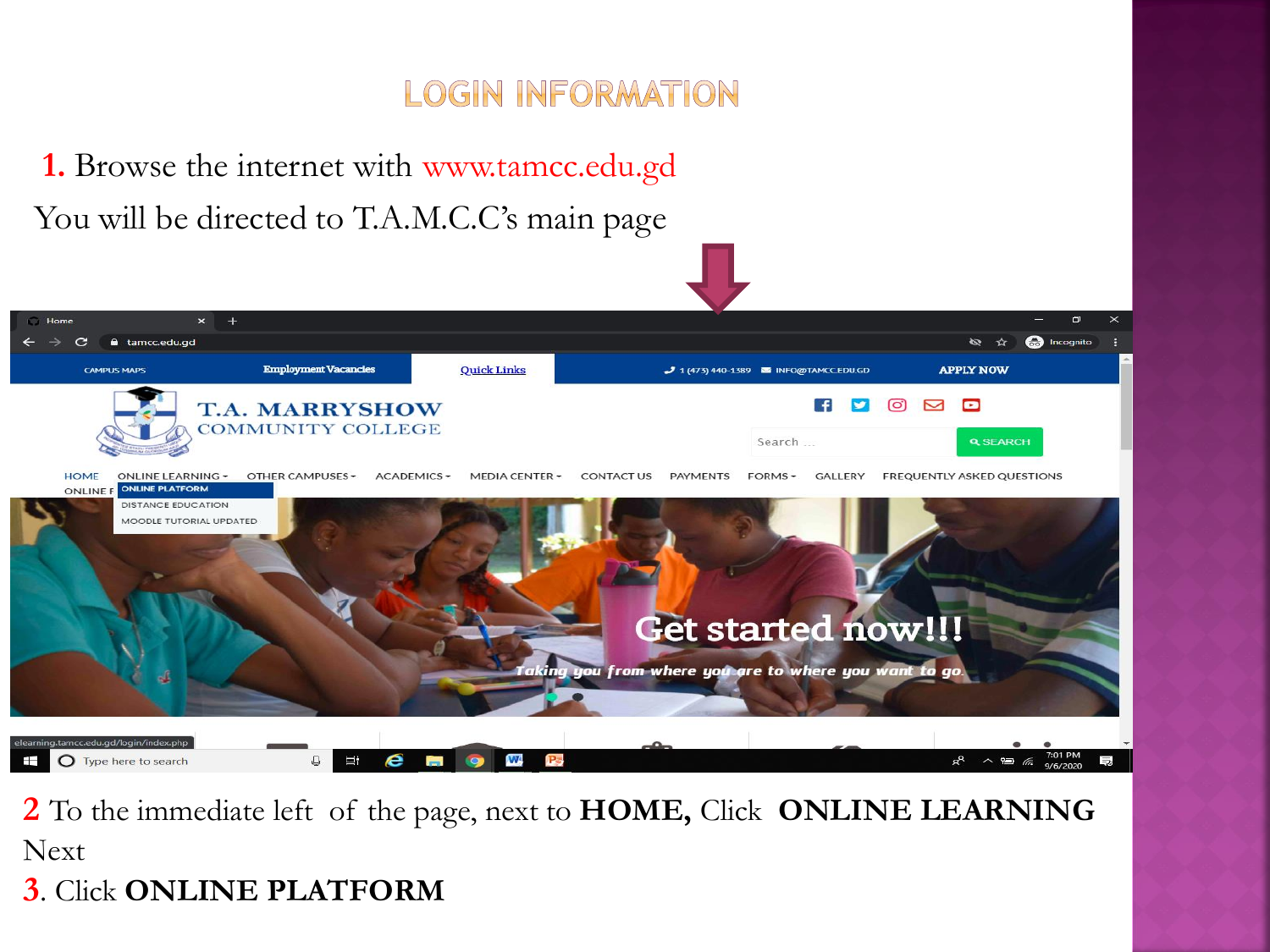## OR

## Browse the internet with http://elearning.tamcc.edu.gd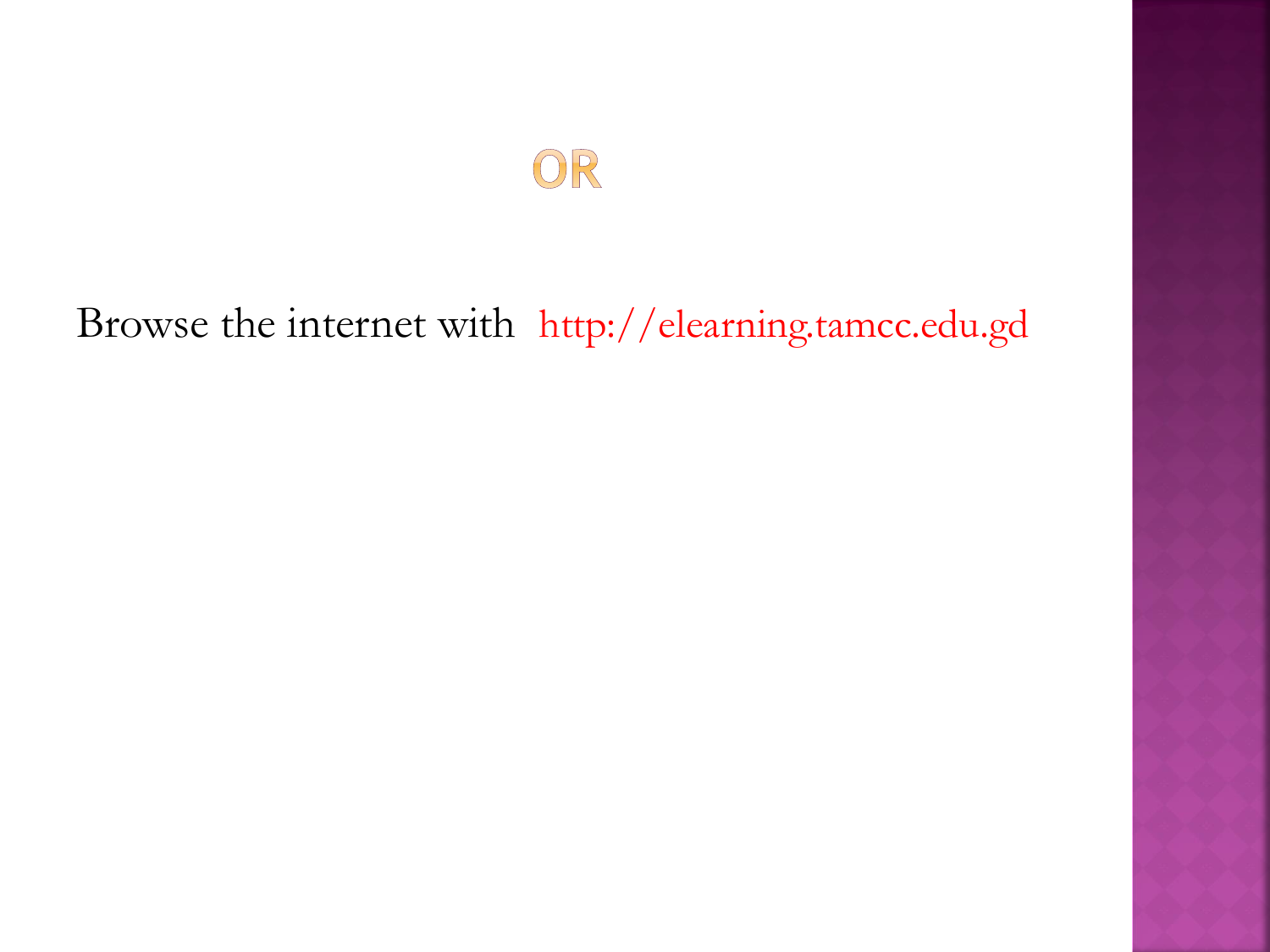You will be directed to TAMCC's Online platform page **Here4**. Click Log in; on the upper right corner of the page. 1 T. A. Marryshow Community Collex + **ed** Incogrito G elearning.tamcc.edu.gd ☆ Æ TAMCC | eLearning ≡ Courses -You are not logged in. (Log in) T. A. Marryshow Community College | Online Platform **Activities** Site announcements G Forums **New Platform Launching NOTICE!** by Moiese Whyte - Tuesday, 18 August 2020, 9:21 AM Upcoming events There are no upcoming events Hello All, Go to calendar... Please be advised the new Moodle platform will be launching on August 24th, 2020. Calendar **Redirection details:** September 2020 New platform https://elearningbeta.tamcc.edu.gd > https://elearning.tamcc.edu.gd. Mon Wed Sun Old platform http://elearning.tamcc.edu.gd > http://oldelearning.tamcc.edu.gd. (onsite and externally) 6 13 Please note that the old eLearning website will only be available externally for 14 days after the launched date. 16 17 18 19 20 21 22 23 24 26 27 25 7:12 PM 長 Type here to search l. 9/6/2020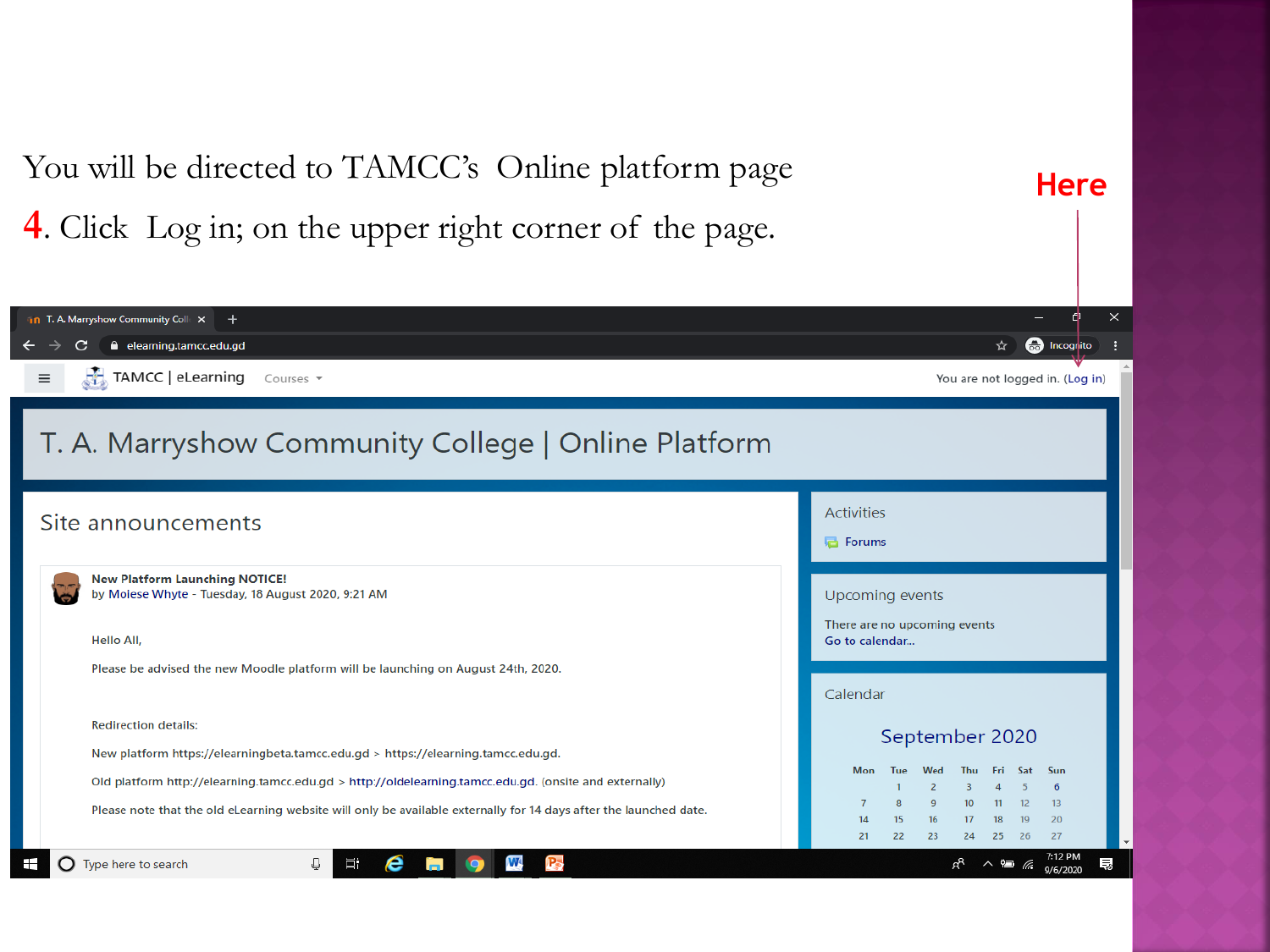in T. A. Marryshow Community Coll X +

#### **C** i elearning.tamcc.edu.gd/login/index.php

#### 5. **Enter your:** Username and Password

#### **Your username format**:

- 1. Your first name
- 2. The first letter in your last name
- 3. The year you entered T.A.M.C.C
- First name Caundi
- Last name Gay
- Year of entry to College 2019 **E.G**: Caundig2019

#### **Password credentials:**

Password must be at least 9 characters including capital and common letters, numbers and symbols.

|                                                                 | T. A. Marryshow Community College  <br>Online Platform                                                                                            |                                                                            |         |
|-----------------------------------------------------------------|---------------------------------------------------------------------------------------------------------------------------------------------------|----------------------------------------------------------------------------|---------|
|                                                                 | Username<br>Password                                                                                                                              | Forgotten your username or<br>password?<br>Cookies must be enabled in your |         |
|                                                                 | $\Box$ Remember username<br>$\log$ in                                                                                                             | browser <sup>2</sup>                                                       |         |
|                                                                 | Is this your first time here?<br>Please use your TAMCC Network Logon account. If this does not work, please email<br>us at helpdesk@tamcc.edu.gd. |                                                                            |         |
| You are not logged in.<br>Home<br>$\bigcap$ Type here to search | ğ                                                                                                                                                 |                                                                            | 7:45 PM |

 $\bullet \quad \star \quad \bigoplus$  Incognito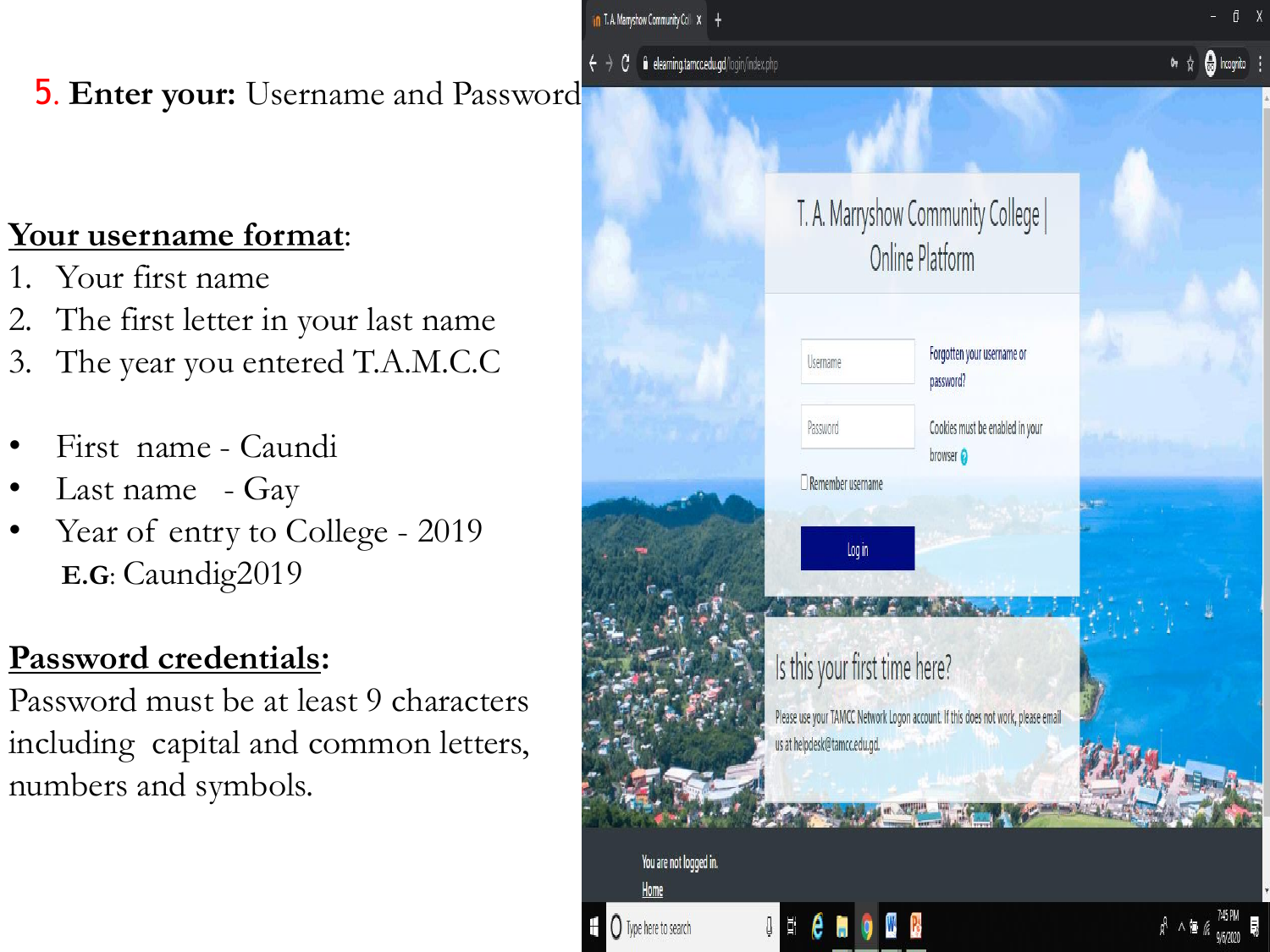# FORGOTTEN CREDENTIALS



Click, forgotten your username or password

Choose 1 option to reset your password

An email will be sent to you to complete and confirm your password change.

Try entering your new Password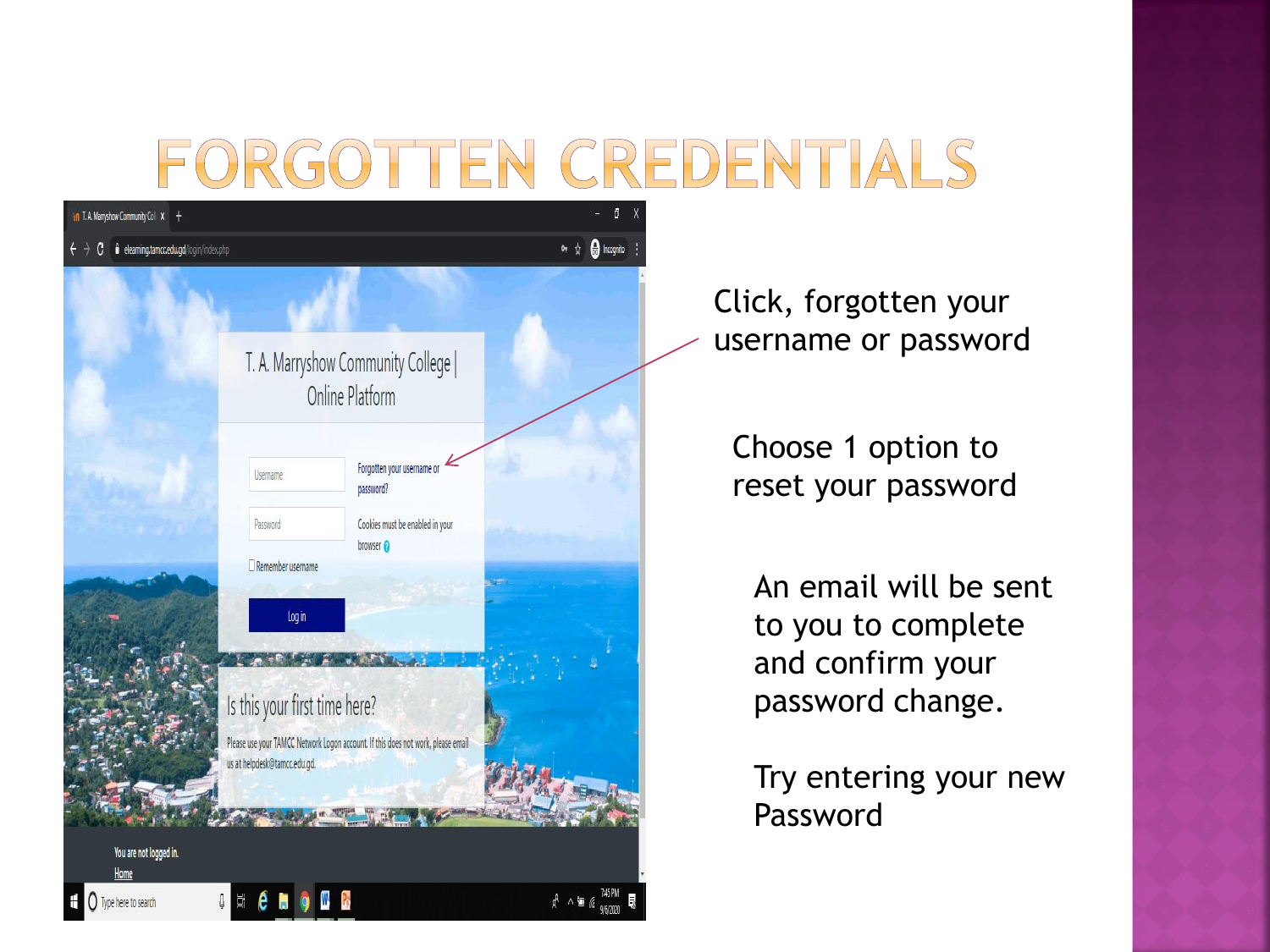#### **5**. End tour

#### **6.** Go to the immediate upper right corner of your screen, under

#### **COURSE CATEGORIES.**

| in Dashboard<br>$\times$ +                                            |                                                                          | $\Box$<br>$\times$                                             |  |  |
|-----------------------------------------------------------------------|--------------------------------------------------------------------------|----------------------------------------------------------------|--|--|
| <b>e</b> Incognito<br>$\mathbf{C}$<br>elearning.tamcc.edu.gd/my/<br>☆ |                                                                          |                                                                |  |  |
| TAMCC   eLearning Courses<br>$\equiv$                                 |                                                                          | <b>Officesamp2 Sample</b>                                      |  |  |
| <b>@</b> Dashboard                                                    |                                                                          | Customise this page                                            |  |  |
| <b>备</b> Site home                                                    | Recently accessed courses                                                | Course categories                                              |  |  |
| Calendar                                                              |                                                                          | School of Arts, Sciences and Professional                      |  |  |
| Private files                                                         | HE E                                                                     | <b>Studies</b><br>School of Continuing Education               |  |  |
|                                                                       | No recent courses                                                        | School of Applied Arts and Technology<br><b>TAMCC Training</b> |  |  |
|                                                                       |                                                                          | All courses                                                    |  |  |
|                                                                       | Course overview                                                          | Private files                                                  |  |  |
|                                                                       | ↓ Course name ▼<br><b>III</b> Card<br>T All (except removed from view) - | No files available                                             |  |  |
|                                                                       | E E                                                                      | Manage private files                                           |  |  |
|                                                                       | No courses                                                               | Timeline                                                       |  |  |
|                                                                       |                                                                          | 上一<br>$\odot$ -                                                |  |  |
| <b>O</b> Type here to search<br>$\pm$                                 | Ps<br>e<br>W<br>草<br>口<br>$rac{1}{2}$                                    | 8:33 PM<br>$R^2$<br>長<br>$\wedge$ 9 (6<br>9/6/2020             |  |  |

- **7. Click on your respective School ( SASPS, SAAT, SCE) Next**
- **8. Click on your respective Department ( Building, Business etc) Next**
- **9. Find your course and lecturer's name**
- **10. Click on your course and lecturer's name**
- **11. Enroll yourself in your course ( Enroll me)**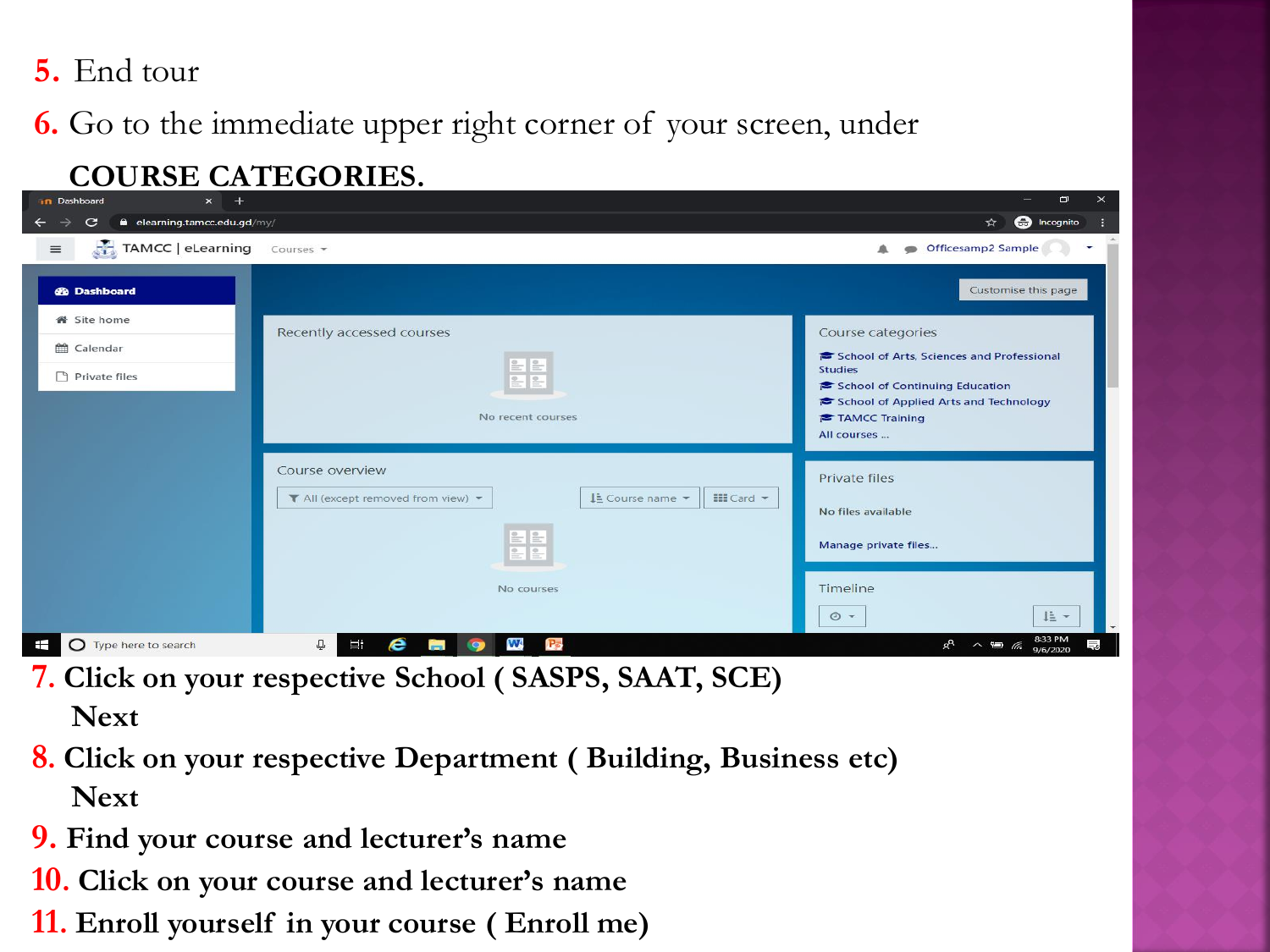### Once you are enrolled, Your course page should look like this



| n Course: Law and Social Work - Na X<br>$+$          |                                                                      | ð<br>$\times$                                            |  |
|------------------------------------------------------|----------------------------------------------------------------------|----------------------------------------------------------|--|
| elearning.tamcc.edu.gd/course/view.php?id=312<br>С   |                                                                      | <b>O</b> Incognito<br>☆                                  |  |
| $\frac{1}{\sqrt{1-x}}$ TAMCC   eLearning<br>$\equiv$ | Courses -                                                            | Officesamp2 Sample                                       |  |
| <b>@ SWK 205</b><br>참 Participants<br>$\n  D$ Badges | Law and Social Work - Narva John<br>Dashboard / My courses / SWK 205 | ۰ په                                                     |  |
| $\mathcal G$ Competencies<br><b>田</b> Grades         | Announcements                                                        |                                                          |  |
| □ General<br>□ Topic 1                               | Topic 1                                                              |                                                          |  |
| □ Topic 2<br>$\Box$ Topic 3                          | Topic 2                                                              |                                                          |  |
| $\Box$ Topic 4                                       | Topic 3                                                              |                                                          |  |
| <b>B</b> Dashboard<br><b>备</b> Site home             | Topic 4                                                              |                                                          |  |
| $\bigcirc$ Type here to search<br>⊞                  | Q<br>e<br>W<br>Ξi<br>$\bullet$<br><b>Contract</b><br>ĸ               | 12:43 PM<br>$R^2 \wedge \blacksquare$ 6<br>長<br>9/7/2020 |  |